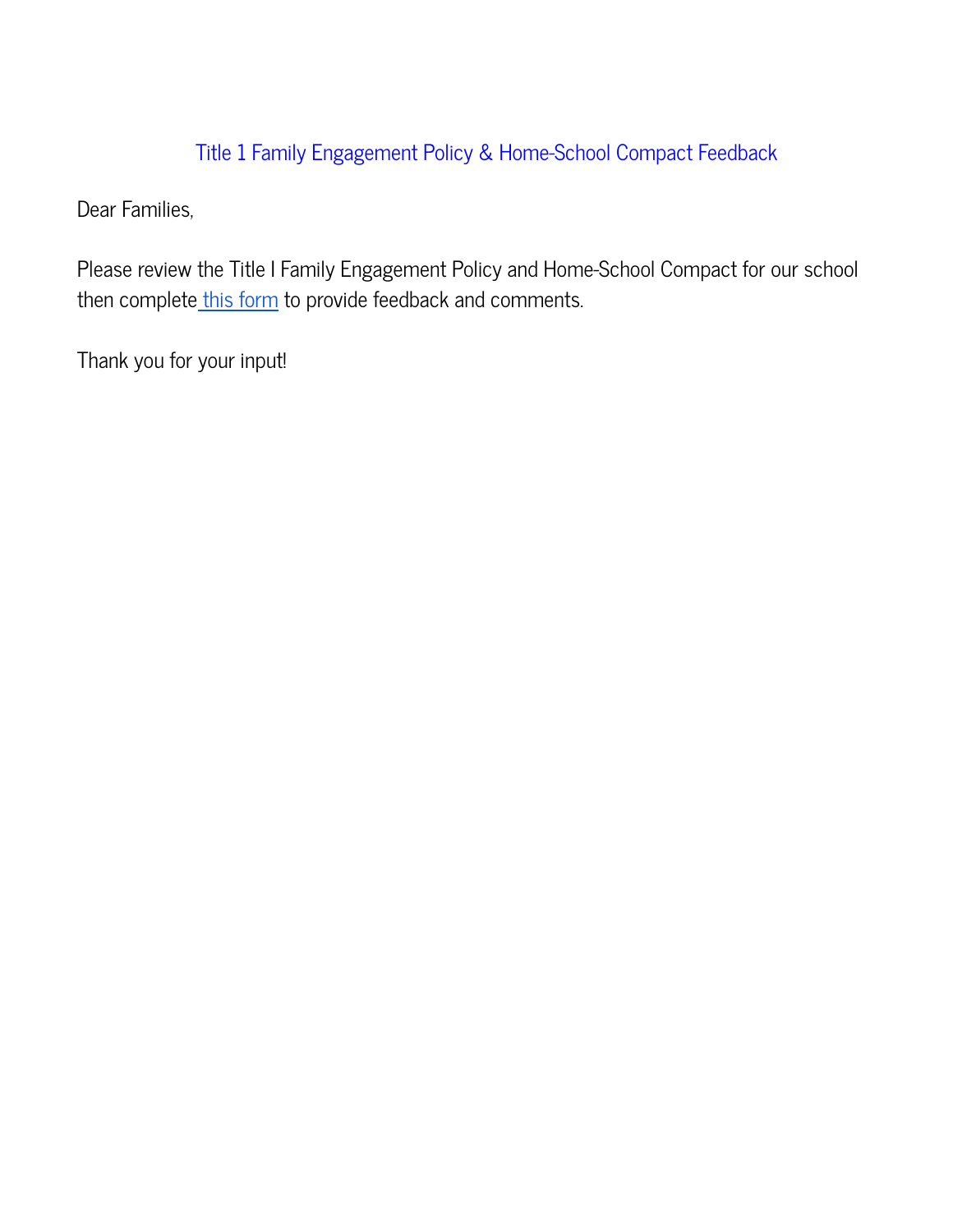

#### Policy Engagement

The voices of our families are important, so we want your feedback. In order to hear from you all regarding our Title I Family Engagement Policy we will:

- Provide our families with information about being a part of a Title I school during various family engagement events throughout the year.
- Provide you information about being a part of a Title I school on our website.
- Send a copy of the policy home with a form where feedback can be provided.
- Create a Family and Community Advisory Council that will serve as a group of leaders that can provide guidance around engagement

#### Shared Responsibilities for High Student Achievement

We believe that it is necessary to build a partnership between these Wendell Middle School staff, students, and families, which will be enriched throughout the year by communications regarding student progress. We will communicate using a variety of methods including: our website, email, Talking Points messages, phone calls, Social Media, PowerSchool, and Google Classroom. The shared responsibility expectations are reflected and presented in our Home-School Compact.

#### Building Capacity for Engagement

supporting both our families and staff in growing their capabilities for engagement is crucial to our success. In order to ensure this happens, we will:

- Provide Virtual Open House and host Family Information Sessions and team meetings within the first two weeks of school.
- Provide opportunities for conferences with families by offering a flexible schedule
- Provide online tutorials to educate students and families about virtual learning
- Celebrate student success by sending postcards and hosting grade-level celebrations at the end of each quarter
- Utilize the Second Step platform for school-wide Social-Emotional Learning (SEL)
- Establish goals and actions through the Student Engagement School Improvement Committee,
- Collaborate with PTA to align efforts in order to most effectively support school improvement.
- Provide professional development to our staff that is responsive to the results of the Title I Family Survey.
- Be flexible in communications with families, including but not limited to: emails, telephone calls, messages on Talking Points, and conferences.
- Host Family Engagement events that build understanding around content areas, such as SciPi Night. During these events, Wendell Middle staff will offer family information sessions that assist parents and guardians in understanding performance standards and assessments, monitoring their child's progress, and participating in decisions related to the education of their child.
- Provide communications in English and Spanish.
- Develop home-school compact, jointly with stakeholders to outline the shared responsibility for improved student academic achievement, and how the school and families will build and develop a partnership to help children achieve State standards.

#### **ACCESSIBILITY**

In carrying out family engagement, all opportunities need to be accessible to parents of limited English proficiency and parents of students with disabilities. Family engagement efforts will be designed to include flexible meeting times along with translation when possible.